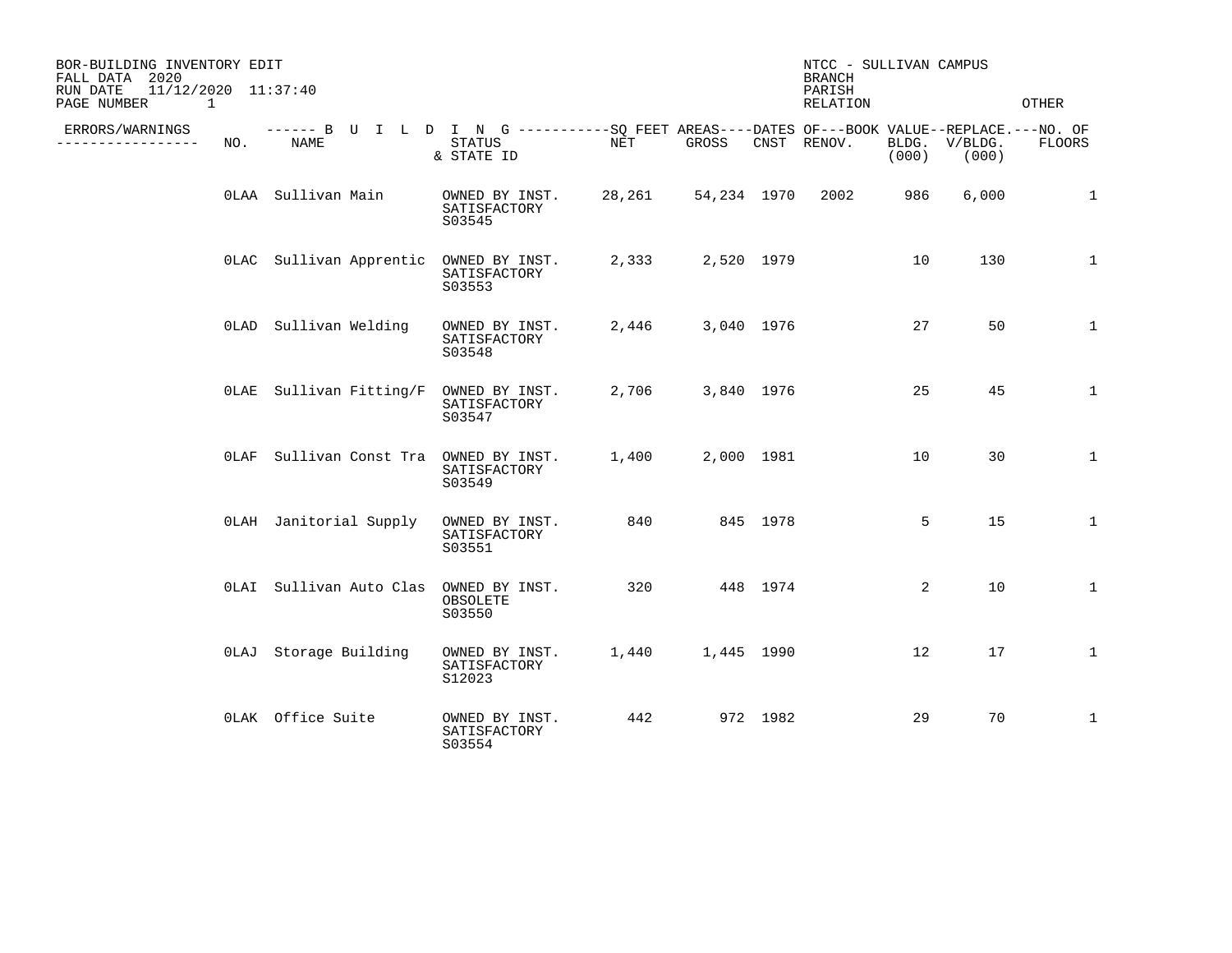| BOR-BUILDING INVENTORY EDIT<br>FALL DATA 2020<br>11/12/2020 11:37:40<br>RUN DATE<br>PAGE NUMBER<br>2 |     |                                                                                                     |                                          |                    |                |            | NTCC - SULLIVAN CAMPUS<br><b>BRANCH</b><br>PARISH<br>RELATION |        |                        | <b>OTHER</b> |
|------------------------------------------------------------------------------------------------------|-----|-----------------------------------------------------------------------------------------------------|------------------------------------------|--------------------|----------------|------------|---------------------------------------------------------------|--------|------------------------|--------------|
| ERRORS/WARNINGS<br>----------------                                                                  | NO. | ------ B U I L D I N G -----------SQ FEET AREAS----DATES OF---BOOK VALUE--REPLACE.---NO. OF<br>NAME | STATUS<br>& STATE ID                     | NET                | GROSS          |            | CNST RENOV.                                                   | (000)  | BLDG. V/BLDG.<br>(000) | FLOORS       |
|                                                                                                      |     | OLAM Sullivan Shop                                                                                  | OWNED BY INST.<br>SATISFACTORY<br>S13893 |                    |                |            |                                                               | 679    | 1,790                  | 2            |
|                                                                                                      |     | OLAY Bogalusa YouthBuil LEASED                                                                      | SATISFACTORY<br>L03276                   | 4,980              |                | 6,868 1970 |                                                               |        |                        | $\mathbf{1}$ |
|                                                                                                      |     | OLBA Florida Parishes A OWNED BY INST.                                                              | SATISFACTORY<br>S28074                   |                    |                |            | 22,360 31,910 2012                                            | 4,975  | 4,975                  | $\mathbf{1}$ |
|                                                                                                      |     | OLBB Florida Parishes T OWNED BY INST.                                                              | SATISFACTORY<br>S28075                   |                    |                |            | 12,488  14,635  2012                                          | 2,266  | 2,266                  | $\mathbf{1}$ |
|                                                                                                      |     | OLBC Florida Parishes C OWNED BY INST.                                                              | SATISFACTORY<br>S28160                   |                    | 784 1,225 2013 |            |                                                               | 275    | 275                    | $\mathbf{1}$ |
|                                                                                                      |     | OLCA Hammond Main                                                                                   | OWNED BY INST.<br>SATISFACTORY<br>S03313 | 41,162 49,810 1976 |                |            | 2003                                                          | 2,123  | 3,508                  | $\mathbf{1}$ |
|                                                                                                      |     | OLEA Livingston Main Bu OWNED BY INST.                                                              | SATISFACTORY<br>L27577                   |                    |                |            | 8,108 107,430 2019                                            | 29,200 | 2,920                  | 10           |
|                                                                                                      |     | OLEB Livingston Tech Bu OWNED BY INST.                                                              | SATISFACTORY<br>L27578                   | 4,173              |                |            | 43,970 2019 11,930                                            |        | 1,193                  | 10           |
|                                                                                                      |     | OLFA STEM Building                                                                                  | OWNED BY INST.<br>SATISFACTORY<br>L27064 | 21,946             | 27,297 2017    |            | $10,800$ $10,800$                                             |        |                        | $\mathbf{1}$ |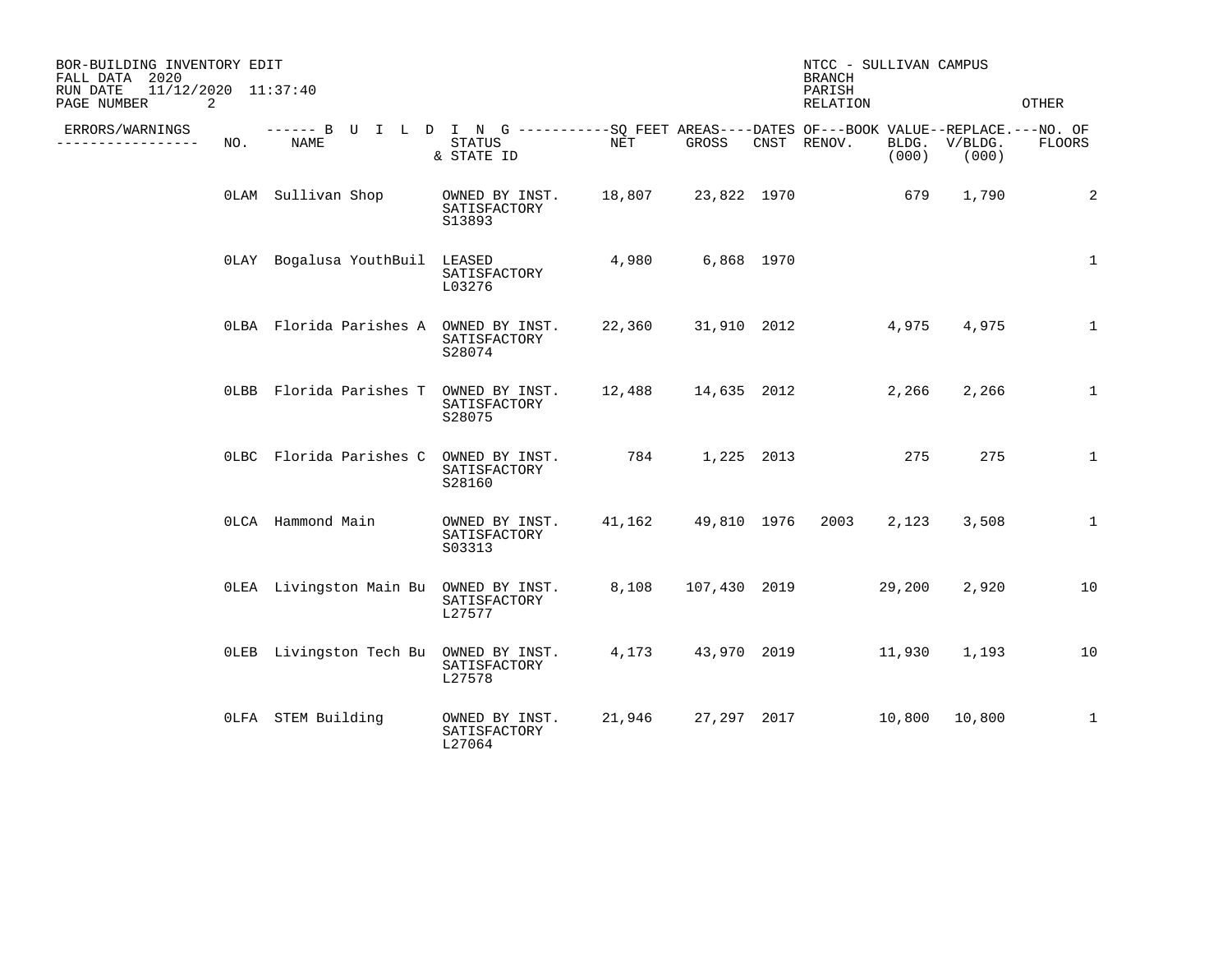| BOR-BUILDING INVENTORY EDIT<br>2020<br>FALL DATA<br>11/12/2020<br>RUN DATE<br>PAGE NUMBER<br>3 |      | 11:37:40           |                                          |                 |        |      | NTCC - SULLIVAN CAMPUS<br><b>BRANCH</b><br>PARISH<br>RELATION |                |                  | OTHER  |
|------------------------------------------------------------------------------------------------|------|--------------------|------------------------------------------|-----------------|--------|------|---------------------------------------------------------------|----------------|------------------|--------|
| ERRORS/WARNINGS                                                                                | NO.  | B<br>NAME          | G<br>N<br>STATUS<br>& STATE ID           | -SQ FEET<br>NET | GROSS  | CNST | AREAS----DATES OF---BOOK VALUE--REPLACE.---NO. OF<br>RENOV.   | BLDG.<br>(000) | V/BLDG.<br>(000) | FLOORS |
|                                                                                                | OLFB | Advanced Technolog | OWNED BY INST.<br>SATISFACTORY<br>S27136 | 13,994          | 22,800 | 2019 |                                                               | 3,800          | 3,800            | 1      |
|                                                                                                | OLFC | Outdoor Classroom  | OWNED BY INST.<br>SATISFACTORY<br>S27688 | 1,012           | 1,189  | 2020 |                                                               | 302            | 302              | 1      |
|                                                                                                | OLI1 | CTS Southeastern N | LEASED<br>SATISFACTORY<br>S11817         | 15,800          | 18,615 | 1961 |                                                               |                | 5,910            | 2      |